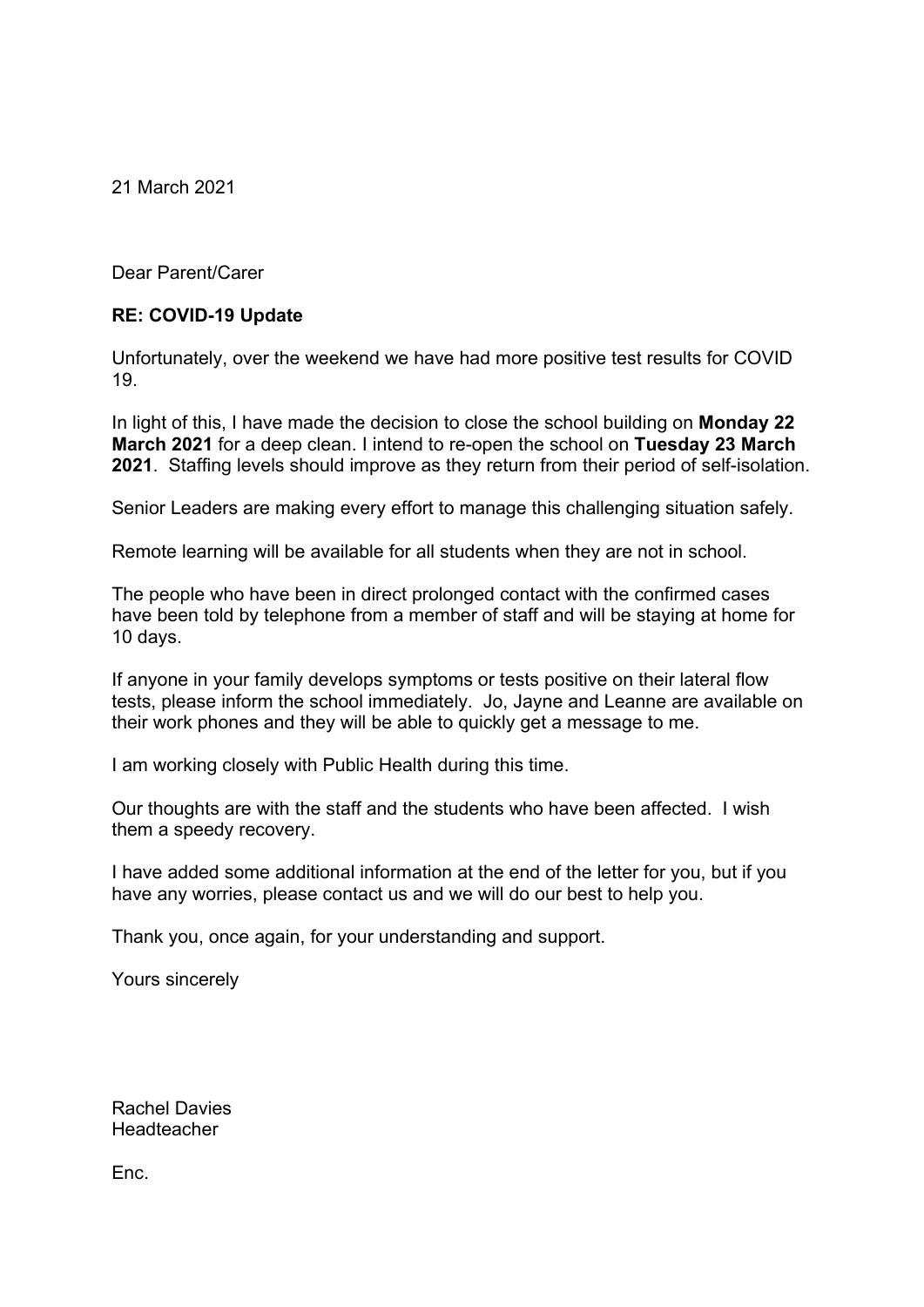### **Additional information What to do if your child develops symptoms of COVID 19**

If your child develops symptoms of COVID-19, they must not come to school and should remain at home for at least **10 days** from the date when their symptoms appeared. Anyone with symptoms will be eligible for testing and this can be arranged via [https://www.nhs.uk/ask-for-a-coronavirus-test](https://www.nhs.uk/ask-for-a-coronavirus-test%20or%20by%20calling%20119) or by calling 119.

All other household members who remain well must stay at home and not leave the house for 14 days. This includes anyone in your 'Support Bubble'. Further guidance is available at: [https://www.gov.uk/government/publications/covid-19-stay-at-home](https://www.gov.uk/government/publications/covid-19-stay-at-home-guidance/stay-at-home-guidance-for-households-with-possible-coronavirus-covid-19-infection)[guidance/stay-at-home-guidance-for-households-with-possible-coronavirus-covid-19](https://www.gov.uk/government/publications/covid-19-stay-at-home-guidance/stay-at-home-guidance-for-households-with-possible-coronavirus-covid-19-infection) [infection](https://www.gov.uk/government/publications/covid-19-stay-at-home-guidance/stay-at-home-guidance-for-households-with-possible-coronavirus-covid-19-infection)

The 14-day period starts from the day when the first person in the house became ill. Household members should not go to work, school or public areas and exercise should be taken within the home. If you require help with buying groceries, other shopping or picking up medication, or walking a dog, you should ask friends or family. Alternatively, you can order your shopping online and medication by phone or online.

Household members staying at home for 14 days will greatly reduce the overall amount of infection the household could pass on to others in the community If you are able can, move any vulnerable individuals (such as the elderly and those with underlying health conditions) out of your home, to stay with friends or family for the duration of the home isolation period.

# **Symptoms of COVID 19**

The most common symptoms of coronavirus (COVID-19) are recent onset of:

- new continuous cough and/or
- high temperature
- a loss of, or change in, normal sense of taste or smell (anosmia)

For most people, coronavirus (COVID-19) will be a mild illness. If your child does develop symptoms, you can seek advice from NHS 111 at https://www.nhs.uk/conditions/coronavirus-covid-19/check-if-you-have-coronavirussymptoms/ or by phoning 111